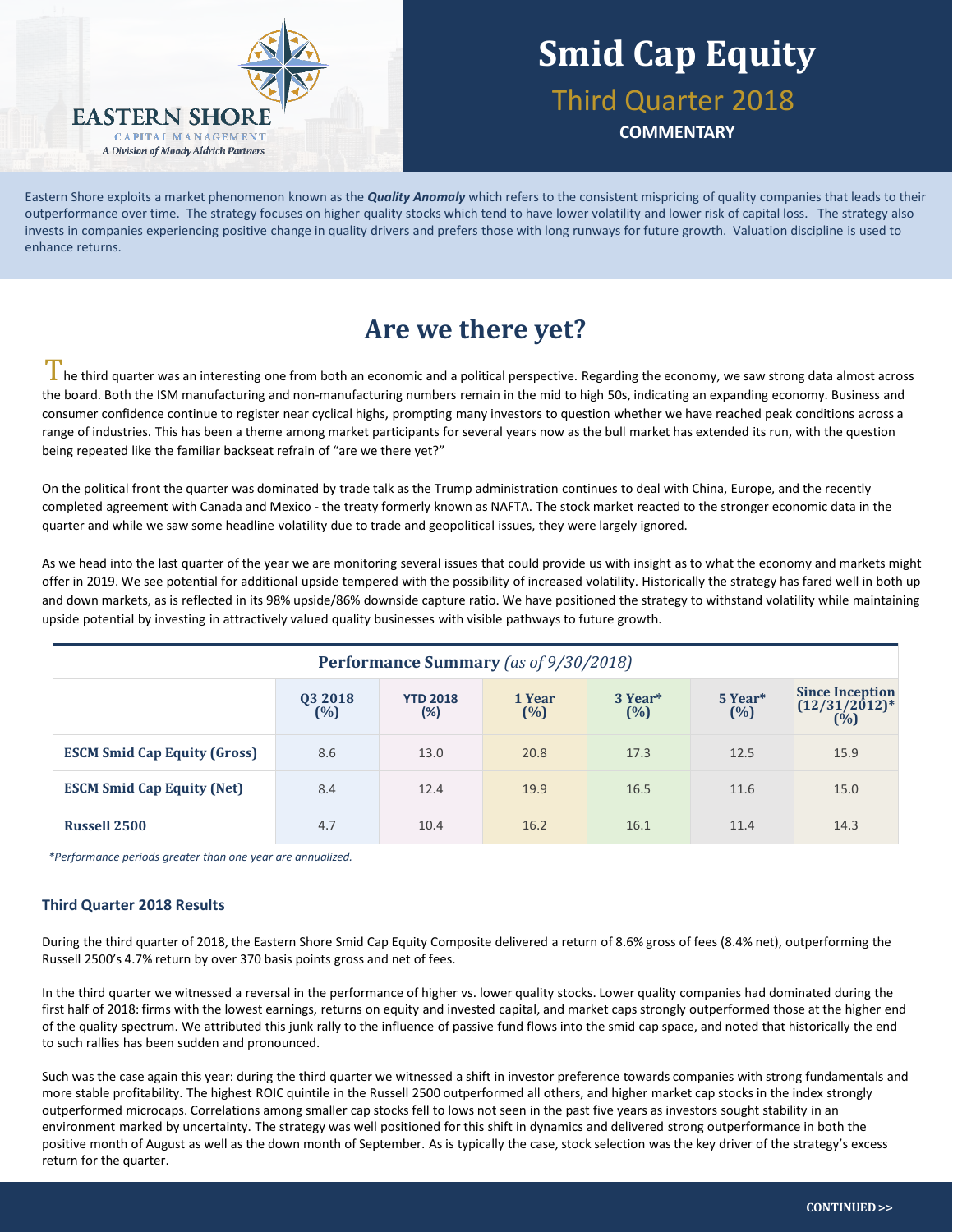

## **Smid Cap Equity** Third Quarter 2018

**COMMENTARY**

### **Third Quarter 2018 Results (Continued)**

The strongest sector contributors to the Smid Cap Equity strategy's relative performance during the quarter were the Technology and Health Care sectors. Strong performers in Technology came from several different areas within the sector this quarter, and included cloud-based human capital management software producer Paycom Software (PAYC), semiconductor producer Advanced Micro Devices (AMD), and semiconductor solutions firm Integrated Device Technology (IDTI). Outperforming holdings in Health Care were largely found among biotechnology/pharmaceutical businesses including Bio-Techne Corporation (TECH), Neurocrine Biosciences (NBIX), and West Pharmaceutical Services (WST).

Sector detractors for the quarter included Producer Durables and Utilities. Laggards among Producer Durables holdings included water heater and air purifier manufacturer A.O. Smith, online auction and vehicle remarketing services firm Copart (CPRT), and foodservice equipment company Welbilt (WBT). Within Utilities, North Dakota-based regulated utility/construction firm MDU Resources lagged pure play utility peers for the quarter, potentially due to housing-related investor concerns associated with the company's construction businesses.

| <b>Q3 Top 5 Contributors</b> <sup>†</sup> |      |                                        | Q3 Top 5 Detractors <sup>†</sup>                                 |  |  |  |
|-------------------------------------------|------|----------------------------------------|------------------------------------------------------------------|--|--|--|
| <b>Security</b>                           | (%)  | <b>Avg. Weight Contribution</b><br>(%) | <b>Avg. Weight Contribution</b><br><b>Security</b><br>(%)<br>(%) |  |  |  |
| Bio-Techne Corporation (TECH)             | 3.23 | 1.07                                   | $-0.35$<br>Visteon Corporation (VC)<br>1.14                      |  |  |  |
| Advanced Micro Devices, Inc.              | 0.91 | 0.66                                   | $-0.17$<br>E*TRADE Financial Corporation (ETFC)<br>1.18          |  |  |  |
| Jack Henry & Associates (JKHY)            | 2.38 | 0.51                                   | $-0.16$<br>Entegris, Inc. (ENTG)<br>1.22                         |  |  |  |
| Trade Desk, Inc. (TTD)                    | 0.96 | 0.47                                   | Eagle Materials Inc. (EXP)<br>$-0.16$<br>0.79                    |  |  |  |
| Paycom Software, Inc. (PAYC)              | 0.93 | 0.46                                   | East West Bancorp, Inc. (EWBC)<br>1.12<br>$-0.14$                |  |  |  |

#### **Outlook**

Looking ahead to the fourth quarter and 2019, there are several issues that will likely have the most influence on markets:

**1. Midterm elections.** It is likely that volatility will increase going into Election Day given the range of potential scenarios. Once the market knows the outcome it is likely to have a net positive effect. The S&P 500 has been positive in every post mid-term election year since 1946. Markets like certainty, and the knowledge of what the political landscape will look like post-election will enhance visibility across a range of industries.

**2. The economy.** The vast majority of economic data that we have seen recently points to a very strong domestic economy. The recent ISM Manufacturing and Service numbers continue to signal a robust economic expansion. Estimates for earnings and sales growth for 2019 continued to be revised upward. While analysts tend to be overly optimistic with these initial forecasts, even adjusting them down significantly would still show decent growth.

**3. The Fed and interest rates.** Prospects in this regard are more opaque. So far it appears that the Fed is being fairly transparent and responsibly shrinking their balance sheet and raising rates gradually. The risk is that they go too far too fast and meaningfully slow economic growth. Beyond what the Fed might do with short term rates, we are paying even greater attention to longer term rates. Early in October we have seen the 10 year yield spike up over 3.2%, moving 10% in just over 3 weeks. This has dis-located the markets as investors contemplate how far rates might go. We have a huge increase in Treasury issuance coming through the fall to fund massive fiscal deficits due to tax cuts and increased government transfer payments. The Fed also continues to decrease its bond purchasing as it attempts to shrink its balance sheet. The risk is if this supply/demand imbalance is not offset by increased buying from somewhere else we could see the 10 year Treasury yield move up to over 3.5%. This would further disrupt equity markets as certain sectors will benefit while others are hurt.

**4. Trade/geopolitics.** We combine these together because they are so intertwined. The administration recently agreed on a re-negotiation of NAFTA with Canada and Mexico, which is a positive given that they are our largest trading partners. Trade negotiations with Europe and China are less certain, and could result in slower economic growth if more trade barriers are put into place.

Regarding China, there is more at stake than trade alone: intellectual property and security issues must be addressed as well. It will take time for the two countries to reach a mutually acceptable agreement and we anticipate some headline risk as new information becomes available.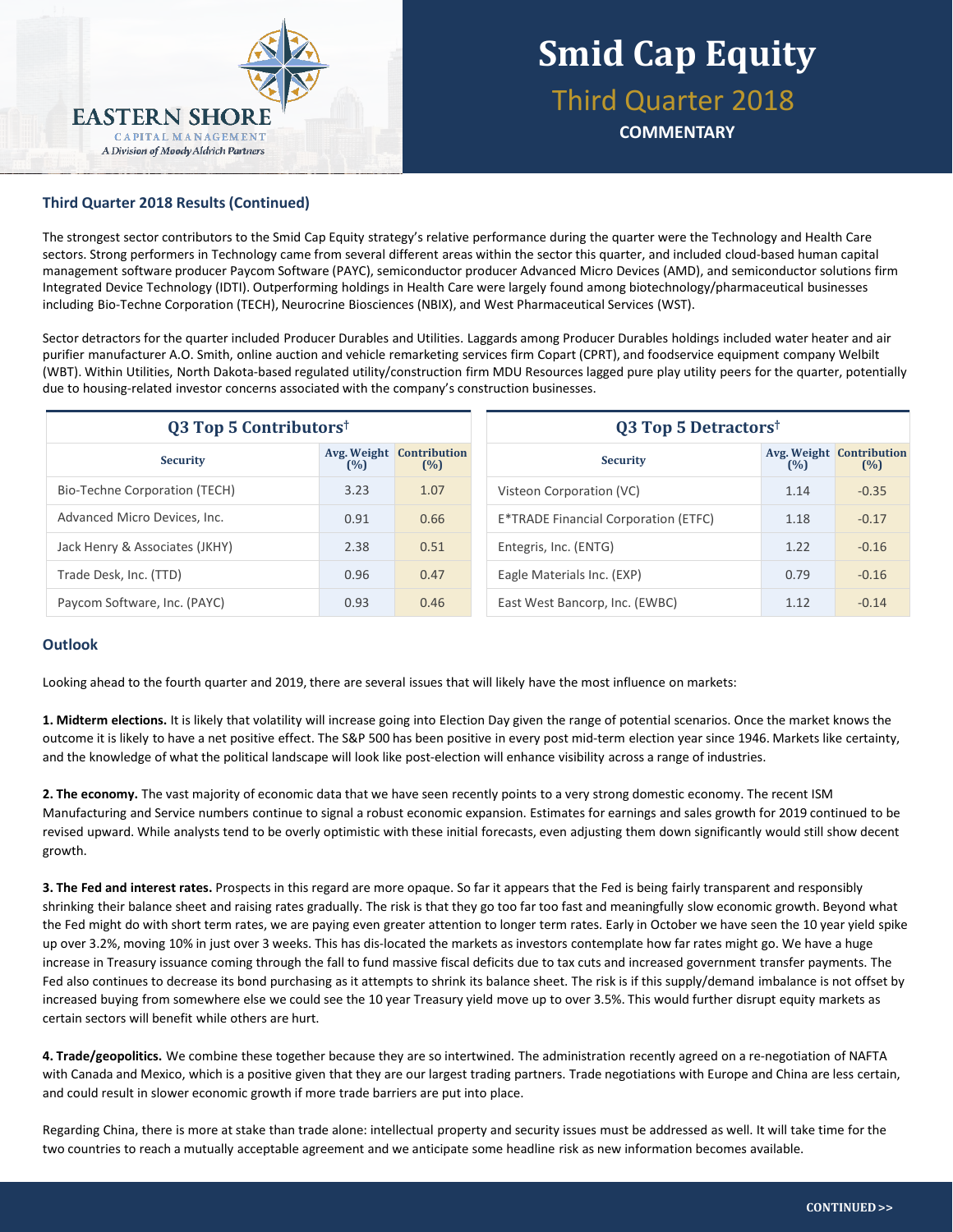

## **Smid Cap Equity** Third Quarter 2018 **COMMENTARY**

### **Outlook (Continued)**

Where does this leave us? Our base case is that the economy is on solid footing in the U.S. at least through next year. Growth will likely decelerate from the over 4% pace of the second quarter, but 2-3% annualized GDP growth would still signify a solid economy. We expect that the Fed will continue on their path of rate increases but will not go so far as to materially slow the economy. This should support equities as valuations appear reasonable given the upward movement of earnings and the fact that business and consumer confidence are high. We expect more volatility going forward caused by the issues previously mentioned.

While the economy appears to be relatively stable for the foreseeable future, we are cognizant of the fact that this is the longest economic expansion in recent history. We are more likely in the mid to late cycle in many industries. Given this reality we are trying to identify high quality businesses that are less susceptible to downturns in the economy and less vulnerable in the event of a sudden spike in interest rates. These businesses form the ballast of our portfolio and tend to outperform in a slowing economy. While this has been a long expansion, it has been relatively slower than past economic recoveries, so it could persist for longer than many have forecast.

### **Positioning**

The strategy remains overweight in regional banks in the Financials sector given favorable tax and regulatory reform, economic growth spurring loan growth, the steepening yield curve, and M&A in this area. This positioning is balanced out by an underweight in REITS due to valuation concerns and rising interest rates.

In Technology we have decreased our weight in semiconductors as they have been strong performers and there are indications that growth is slowing. We have maintained an overweight position in the Technology sector by adding to our weight in software as we have been able to find some solid growth stories at reasonable valuations.

The strategy is also overweight Health Care currently as we believe this area offers a more compelling risk/reward profile versus other sectors, particularly in light of recent concerns regarding where we are in the current economic cycle. Secular vs. cyclical opportunities tied to the demographic wave, favorable regulatory environment, technological advances, and new approaches to managing healthcare costs also serve as drivers in this sector. The team continues to find pockets of attractively valued individual opportunities with significant upside potential within this space.

Given uncertainty with regard to trade and the faster pace of growth in the United States, we continue to favor domestically focused businesses across the portfolio.

We welcome your questions and feedback, and appreciate your interest in Eastern Shore.



**Robert Barringer, CFA CIO, Partner, & Portfolio Manager**



**James O'Brien, CFA Partner & Portfolio Manager**



**Sarah Westwood, CFA, CMT Partner & Portfolio Manager**

### **OFFICE CONTACT**





**Fax** (781) 639-2751